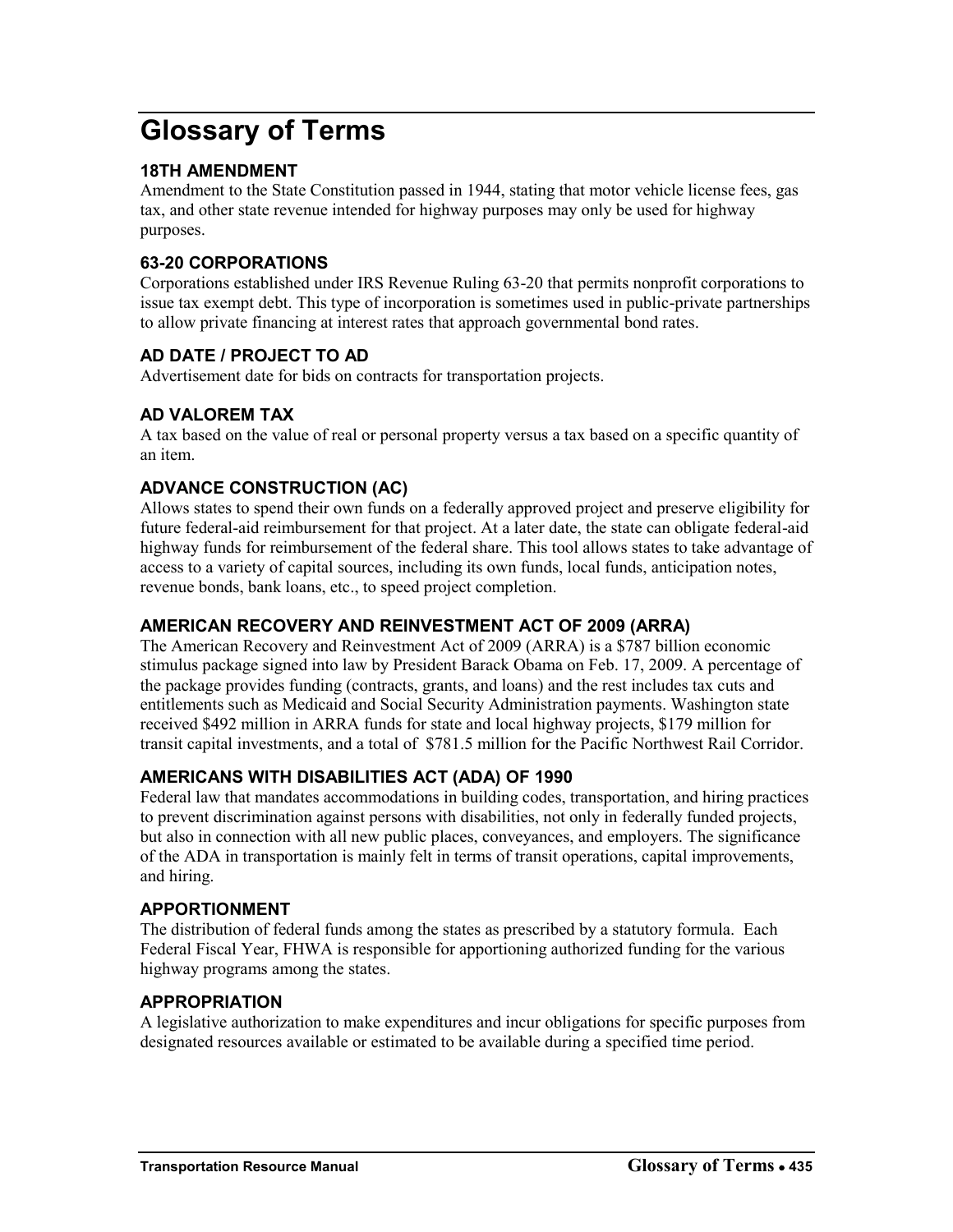# **AUTHORIZATION ACT**

Federal surface transportation legislation which is a essentially a plan for funding and administering transportation programs; it creates, eliminates or modifies transportation programs (including highway, transit, ferry, safety, and research programs), authorizes the maximum amount to be spent through the programs, establishes and funds special requests such as studies and high priority projects, and provides direction to Congress and USDOT for the allocation of discretionary funds. The funds for this legislation come from federal taxes on fuel, tires, truck and trailer sales, and truck weight. The current authorization act is the Moving Ahead for Progress in the 21st Century Act (MAP-21).

# **BELATED CLAIMS**

A legal claim (a billing) for services provided to the state made after the legal authority to pay for those services has lapsed.

# **BIENNIUM (State)**

A 24-month fiscal period extending from July 1 of odd-numbered years to June 30 of the next odd-numbered year.

# **BITUMINOUS SURFACE TREATMENT (BST)**

One or more applications of sprayed-on liquid asphalt followed by a layer of suitable aggregate to protect and preserve the surface, maintain the structural integrity or restore the surface texture and skid resistance of the roadway. Generally, BSTs are performed on low volume roadways. (See Chip Seal)

#### **BOND**

A written promise to pay a specified sum of money, called the face value or principal amount, at a specified date or dates in the future, called the maturity date(s), together with periodic interest at a specified rate.

# **BUDGET**

A plan of financial operations embodying an estimate of proposed expenditures for a given period and the proposed means of financing them.

#### **BUDGET AUTHORITY**

In federal funding, empowerment by Congress that allows federal agencies to incur obligations to spend or lend money. This empowerment is generally in the form of appropriations; however, for the major highway program categories, it is in the form of "contract authority."

#### **BUS RAPID TRANSIT**

A type of high-capacity bus service which adopts many features of rail rapid transit, seeking to achieve faster, more frequent service than traditional bus service. BRT may operate in its own right-of-way, have shorter headways, and longer stop spacing than traditional bus service. In practice, BRT systems around the world may adopt all or only some of these features.

# **CAPITAL BUDGET**

The portions of a budget, or a separate budget, devoted to proposed improvements or additions to capital assets and a means of financing those additions. In Washington State, the budgeting of capital projects financed from general fund bonds is often referred to as the Capital Budget, while transportation capital projects are included within the Transportation Budget which includes both operating and capital appropriations for transportation agencies.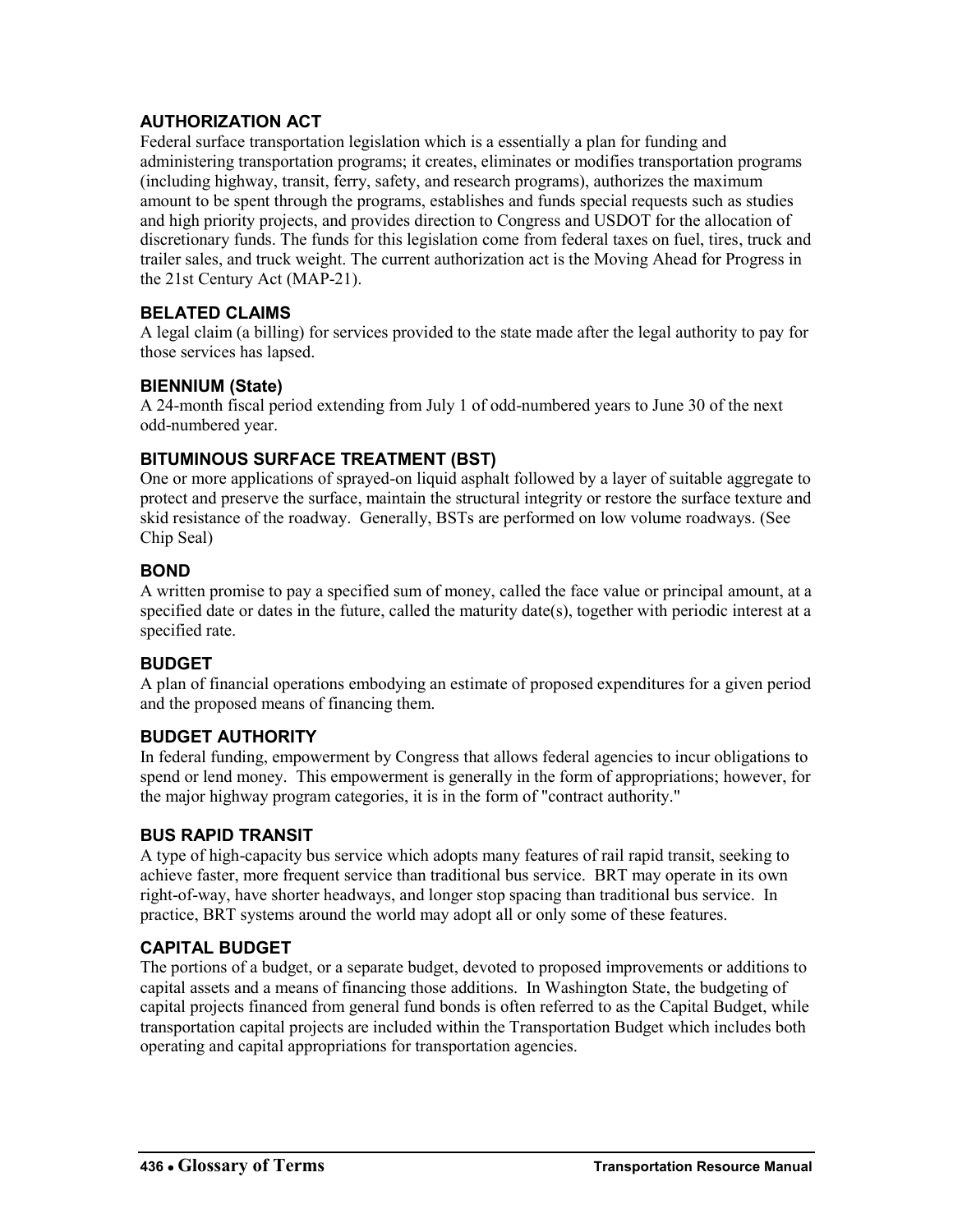## **CARRY FORWARD**

In incremental budgeting, the carry-forward level is the first step in building an ensuing biennial operating budget. It is a calculation of the biennialized (two-year) cost of activities that were funded for a partial biennium and the deletion of one-time costs.

#### **CENTERLINE MILES**

Centerline miles represent the total length of a given road from its starting point to its end point. The number and size of the lanes on the road are ignored when calculating centerline mileage. Centerline mileage is the best gauge of overall length of roads.

#### **CHIP SEAL**

A single application of Bituminous Surface Treatment (BST) applied to existing pavement surfaces to correct surface raveling and oxidation of old pavements. Chip seal also provides a waterproof cover for an existing pavement structure.

## **CITY TRANPSPORTATION AUTHORITY**

A municipal corporation authorized by the state legislature to perform a public monorail function. The City of Seattle monorail was approved by voters of Seattle in November 2002 and dissolved by voters of Seattle in 2005.

## **CLEAN AIR ACT AMENDMENTS OF 1990**

Federal law that identifies "mobile sources" (vehicles) as primary sources of pollution and calls for stringent new requirements in metropolitan areas and states where attainment of National Ambient Air Quality Standards (NAAQS) is or could be a problem.

#### **COMBINED LICENSING FEE**

Replaced by License Fee by Weight for trucks with gross weight of 4,000 pounds or more. Previously, the combined license fee included the base vehicle registration fee and a tax based on gross weight.

# **COMMUNITY TRANSPORTATION PROVIDER**

Community Transportation Providers are private, non-profit, or governmental agencies that provide core transportation services for individuals with special needs and the general public in rural and urban areas.

# **COMMUTE TRIP REDUCTION LAW (CTR)**

The CTR law requires major employers in the nine most populous counties of the state to reduce the number of single-occupant vehicle (SOV) trips and the number of vehicle miles traveled (VMT) by their employees. Other employers in those counties can also volunteer to participate in the program. Enacted as part of the state's Clean Air Act.

#### **COMMUTER RAIL**

A passenger railroad service using tracks that are part of the general commercial railroad system. The service is mainly for commuters and operates principally during commute rush hours. Typically this type of service uses rail cars whose seating capacity is greater than intercity rail cars that are designed for longer distances.

#### **COMPREHENSIVE PLAN**

A city's or county's land-use plan for long-term development. Also a legal document required by the state's Growth Management Act [\(Chapter 36.70A RCW\)](http://apps.leg.wa.gov/rcw/default.aspx?cite=36.70A).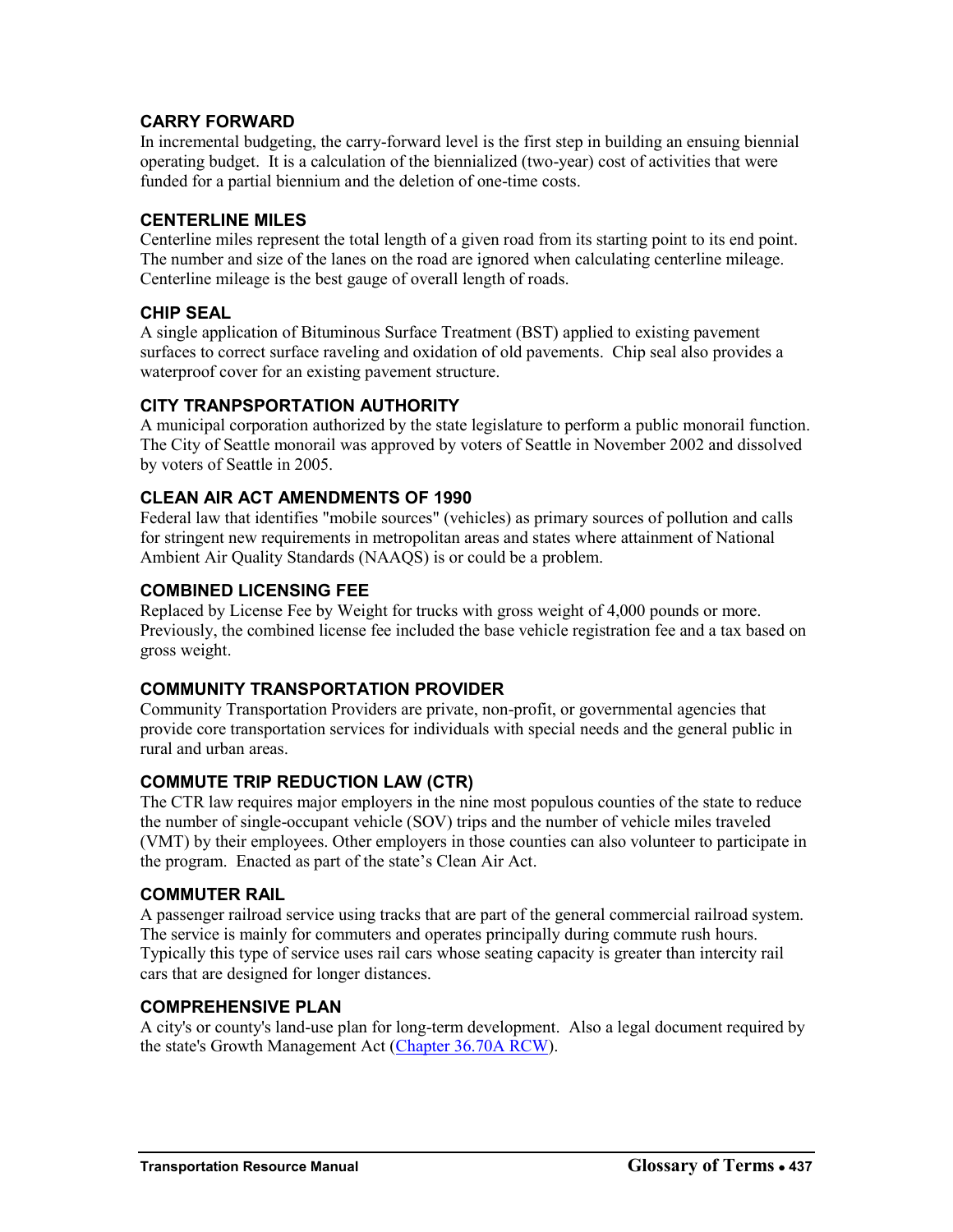# **CONCURRENCY**

The Growth Management Act requirement that adequate public services and facilities such as water, sewer, storm drainage, and transportation infrastructure must be available or planned and funded concurrent with occupancy of new development. Also, the level of service for that infrastructure must meet standards set by the city or county.

# **CONFORMITY**

A federal and state requirement that transportation plans, programs, and projects should improve, not worsen air quality. Conformity applies in those counties in which there is a nonattainment area for carbon monoxide, particulate matter, or ozone.

# **CONGESTION MANAGEMENT PROCESS (CMP)**

Federal law requires large metropolitan areas (200,000 population or more) and states to develop management plans that make new and existing transportation.

# **CONGESTION MITIGATION AND AIR QUALITY IMPROVEMENT PROGRAM (CMAQ)**

A categorical funding program in the federal surface transportation law that establishes criteria and funding for projects and activities to reduce congestion and improve ambient air quality. To be eligible for CMAQ, projects and activities must contribute to achieving National Ambient Air Quality Standards and must be included in a Transportation Improvement Program (TIP).

# **CONGESTION PRICING**

For tolled facilities, this strategy involves variable charges based on levels of traffic congestion and/or time of day and can be charged over a wide area or a single corridor. Also known as value pricing.

# **CONTRACT AUTHORITY**

A form of federal budget authority that permits obligations to be made in advance of appropriations.

# **COUNTY ROAD ADMINISTRATIVE BOARD (CRAB)**

CRAB is an oversight agency for county road organizations. As part of that function, it administers the Rural Arterial and the County Arterial preservation programs for the state.

# **COUNTY TRANSPORTATION AUTHORITY**

A governing authority for local public transportation service. Three County Commissioners and three city elected officials are the governing board. Columbia and Grays Harbor Counties formed transit agencies under this governance structure.

# **DEMAND-RESPONSE**

"Demand-Response" service is a type of transit service where individual passengers can request transportation from a specific location to another specific location at a certain time. Service is not on a fixed route or schedule and usually requires advance reservations. Called "Dial-a-Ride" in many areas.

# **DESIGN-BID-BUILD**

The "standard" contracting and project procurement procedure. The design of the project is performed prior to the advertisement of the project for bid. The project is awarded to the lowest responsive bidder. The construction of the project is performed by the successful low-bid contractor.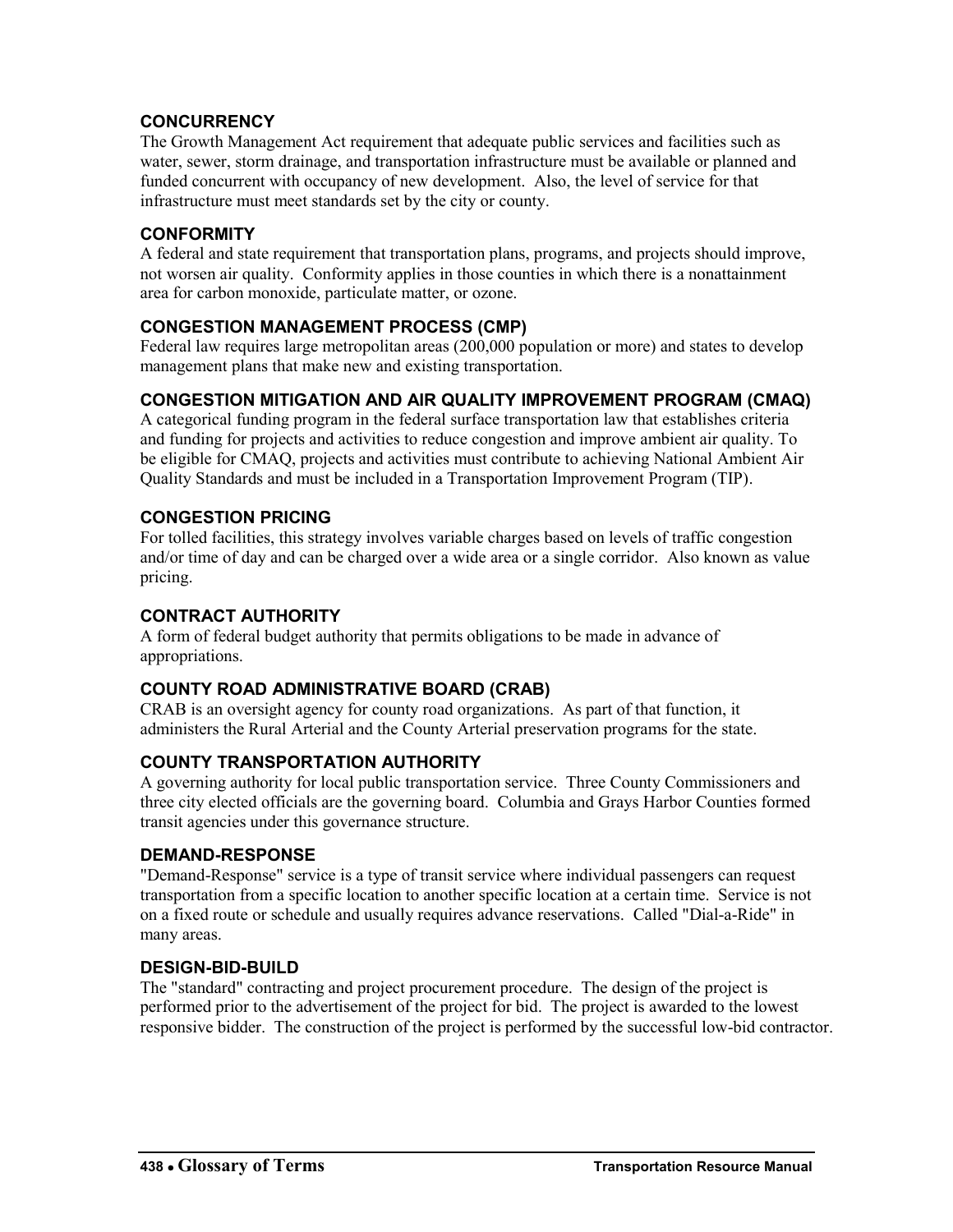#### **DESIGN-BUILD**

A contracting and project procurement procedure. The design/build concept allows the contractor flexibility in the selection of design, materials, and construction methods. Under the design/build concept, the contracting agency identifies the parameters for the desired end result and establishes the minimum design criteria. The prospective bidders then develop design proposals. The submitted proposals are rated by the contracting agency on the basis of design quality, timeliness, management capability, and cost.

# **DEVIATED FIXED ROUTE**

"Deviated Fixed Route" service is a hybrid of fixed-route and demand-response transit services. A service vehicle will travel along a fixed route, with fixed stops, on a fixed schedule, but may deviate from its course for a pre-scheduled request.

# **EIGHTEENTH AMENDMENT**

Amendment to the State Constitution passed in 1944, stating that motor vehicle license fees, gas tax, and other state revenue intended for highway purposes may only be used for highway purposes.

# **EXCISE TAX**

A tax imposed on the performance of an act, the engaging in an occupation, or the enjoyment of a privilege. May be applied to transactions based upon the value of the goods sold (e.g., sales tax or liquor tax) or on the units sold (gas tax or cigarette tax).

# **FAREBOX RECOVERY RATE**

The percent of annual operating costs recovered by passenger fares.

## **FIREWALL**

A budgetary device separating certain federal spending within the discretionary spending category from other spending in the discretionary category. Spending for programs with firewalls may not be reduced in order to increase spending for other discretionary programs. A feature of TEA-21, the firewall protected highway, highway safety, and transit revenue from being diverted to the general fund for federal fiscal years 1999-2003.

#### **FISCAL YEAR (Federal)**

A 12-month period extending from October 1 in one calendar year to September 30 of the next calendar year. Federal Fiscal Year (FFY) 2015 extends from October 1, 2014, to September 30, 2015.

#### **FISCAL YEAR (State)**

A 12-month period extending from July 1 in one calendar to June 30 of the next calendar year. State Fiscal Year (FY) 2015 extends from July 1, 2014, to June 30, 2015.

# **FIXED ROUTE SERVICE**

Public transportation on a fixed schedule along a specific route with specific stops for passenger access.

#### **FULL FAITH AND CREDIT**

The pledge of the full taxing and borrowing powers of a government to pay its debt obligations.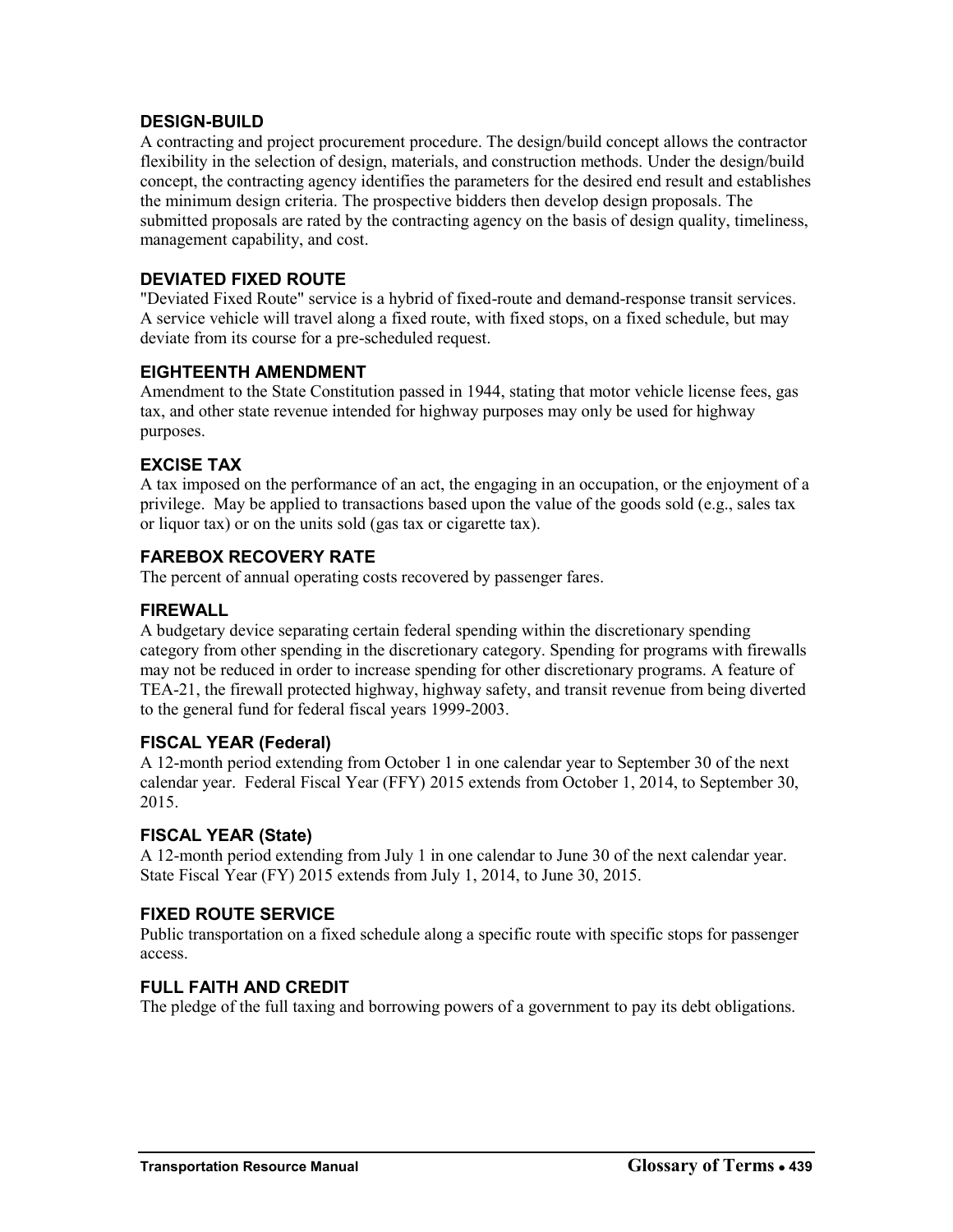# **FUND**

State accounts are administratively rolled-up into funds containing like accounts. Each roll-up fund is considered a separate accounting entity for the preparation of the state's Comprehensive Annual Financial Report, or CAFR. Transportation accounts are mostly rolled-up into the Motor Vehicle Fund and the Multimodal Transportation Fund.

## **GAS TAX**

Also known as the motor fuel tax. Includes taxes on motor vehicle fuel and special fuel (principally diesel). This tax is levied against each gallon of motor fuel.

# **GENERAL AVIATION**

Civil aviation operations other than scheduled air services and non-scheduled air transport operation for hire. General aviation includes a wide range of activities, such as flight training, air ambulance, police aviation, aerial firefighting, gliding, and skydiving.

## **GENERAL FUND**

The main source of funds appropriated by the Omnibus Appropriations Act for state government (including education, human services, natural resource functions, and general government).

## **GENERAL OBLIGATION (G.O.) BOND**

A security backed by the full faith and credit of a state, locality, or other governmental authority. In the event of a default, holders of general obligation bonds have the right to compel a tax levy, other borrowing, or legislative appropriation in order to satisfy the debt obligation.

## **GRANT ANTICIPATION NOTES (GAN)**

Short-term debt that is secured by grant money expected to be received after debt is issued. A GARVEE is a special type of GAN that is repaid with federal highway funds (see Grant Anticipation Revenue Vehicle).

#### **GRANT ANTICIPATION REVENUE VEHICLE (GARVEE)**

A GARVEE is any bond or other form of debt repayable, either exclusively or primarily, with future federal-aid highway funds under Section 122 of Title 23 of the United States Code. Although the source of payment is federal-aid funds, GARVEE's cannot be backed by a federal guarantee, but are issued at the sole discretion of, and on the security of, the state issuing entity.

#### **GROWTH MANAGEMENT ACT (GMA)**

State law originally enacted by the Legislature in 1990 which addresses the land-use consequences of population growth in Washington State. The GMA requires all cities and counties in the state to do some planning and has more extensive requirements for the largest and fastest-growing counties and cities in the state. Its requirements include guaranteeing the consistency of transportation and capital facilities plans with land use plans [\(RCW 36.70A\)](http://apps.leg.wa.gov/rcw/default.aspx?cite=36.70A).

# **GROWTH AND TRANSPORTATION EFFICIENCY CENTERS (GTECs)**

GTECs provide commute options programs to smaller employers, residents and students. This is in contrast to the general CTR program which focuses on commute options for major employers.

# **HIGH CAPACITY TRANSPORTATION (HCT) SYSTEM**

A system of public transportation services within an urbanized region operating principally on exclusive rights-of-way, as well as the supporting services and facilities necessary to implement such a system (such as interim express services and high occupancy vehicle lanes). Taken as a whole, and HCT system provides a substantially higher level of passenger capacity, speed, and service frequency than traditional public transportation systems operating principally in general purpose roadways.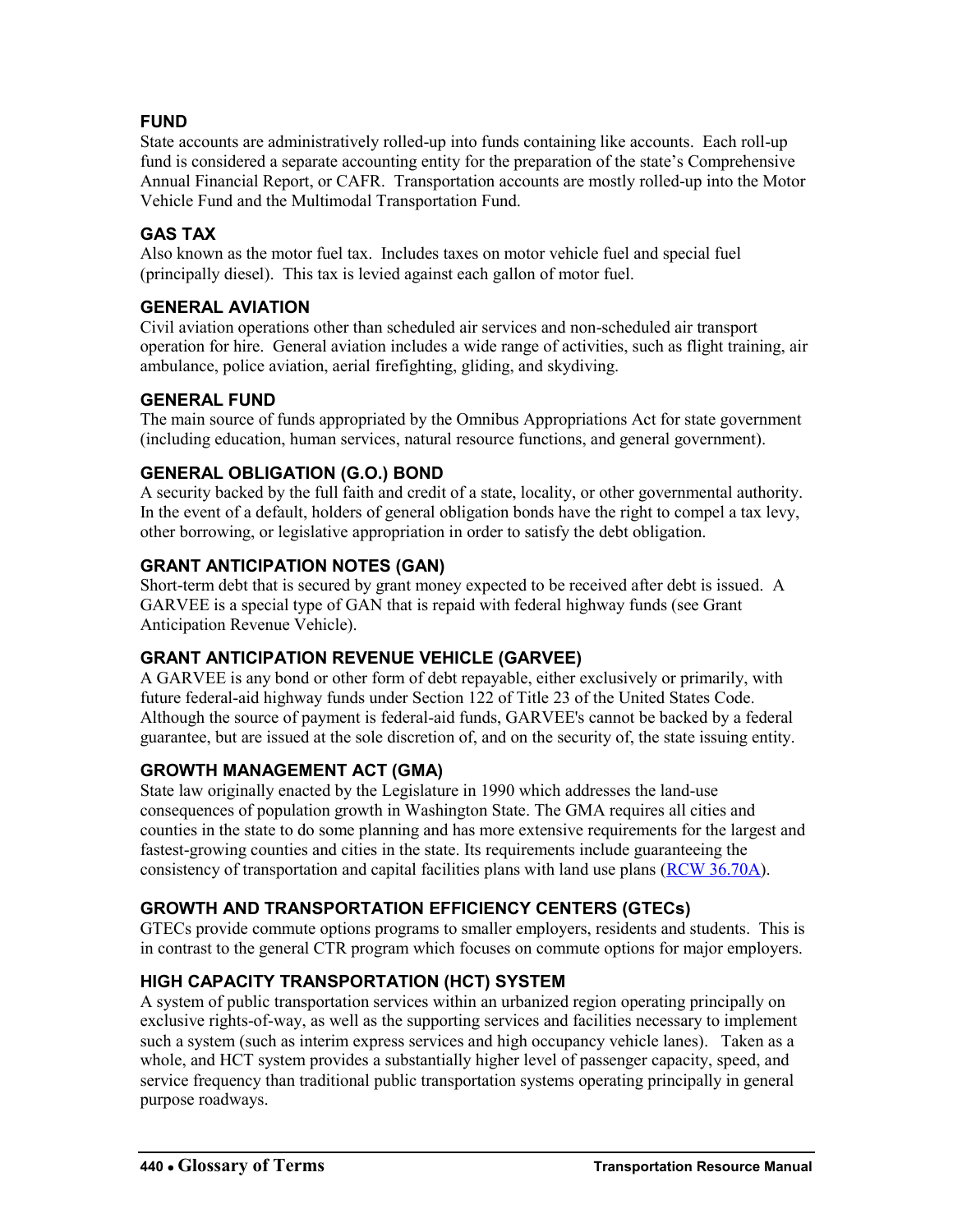## **HIGH OCCUPANCY VEHICLE (HOV)**

An automobile, van, pick-up truck, or bus that carries enough people to travel in the HOV or Diamond Lane. In Washington State, most HOV lanes require that two or more persons travel together, although in some places three people are required.

## **HIGH-SPEED RAIL**

A passenger railroad service offering high-speed service connecting cities or regions. Most highspeed rail systems operate in exclusive rights-of-way all or most of the time, but may share tracks with conventional railroad services in certain areas. Worldwide, the majority of high-speed rail systems achieve speeds of 185 mph. Typically these systems are characterized by continuouslywelded rail, zero at-grade crossings, and minimized curvature of the right-of-way. Examples include the Japanese Shinkansen ("bullet train") and the French TGV.

## **HIGHER SPEED RAIL**

Passenger rail service with speeds less than 150 mph is referred to as "higher speed rail" or "high performance rail." In the United States, most trains are limited to top speeds of 79 mph, unless equipped with automatic safety systems approved by the Federal Rail Administration. For speeds of 110 mph to 125 mph, grade crossings must be equipped with an impenetrable barrier which blocks traffic, and for speeds over 125 mph, no grade crossings are permitted. In the United States, the Acela Express, serving the Northeast Corridor, achieves speeds of 150 mph, though the average speed is less than half of the maximum.

## **INTELLIGENT TRANSPORTATION SYSTEMS (ITS)**

Refers to the application of technology to solving traffic congestion. ITS systems are multimodal and examples include traffic signal control systems, variable message signs, parking guidance and information systems, and bridge deicing systems. Intelligent Vehicle Highway Systems (IVHS) automate highway and vehicle systems to enable more efficient and safer use of existing highways.

#### **INTERCITY PASSENGER RAIL**

A passenger railroad service using either exclusive railroad tracks or tracks that are part of the general railroad system. Such service connects cities or regions, often crossing state boundaries. By federal law, Amtrak has exclusive rights to provide intercity service.

#### **INTERMODAL SURFACE TRANSPORTATION EFFICIENCY ACT OF 1991 (ISTEA)**

The 1991 – 1998 federal surface transportation act which preceded TEA-21. (See "Authorization Act" for description of legislation.)

# **INTERNATIONAL FUEL TAX AGREEMENT (IFTA)**

An agreement whereby states and provinces collect special fuel taxes from interstate truckers based in that state or province and distribute the taxes due to other jurisdictions. Each trucking company on a quarterly basis determines fuel taxes owed to each jurisdiction based on miles traveled and the tax rate in each jurisdiction.

# **INTERNATIONAL REGISTRATION PLAN (IRP)**

An agreement whereby states and provinces collect motor vehicle registration fees from interstate truckers based in that state or province and distribute the taxes due to other jurisdictions. Each trucking company determines registration fees owed to each jurisdiction based on miles traveled and the tax rate in each jurisdiction.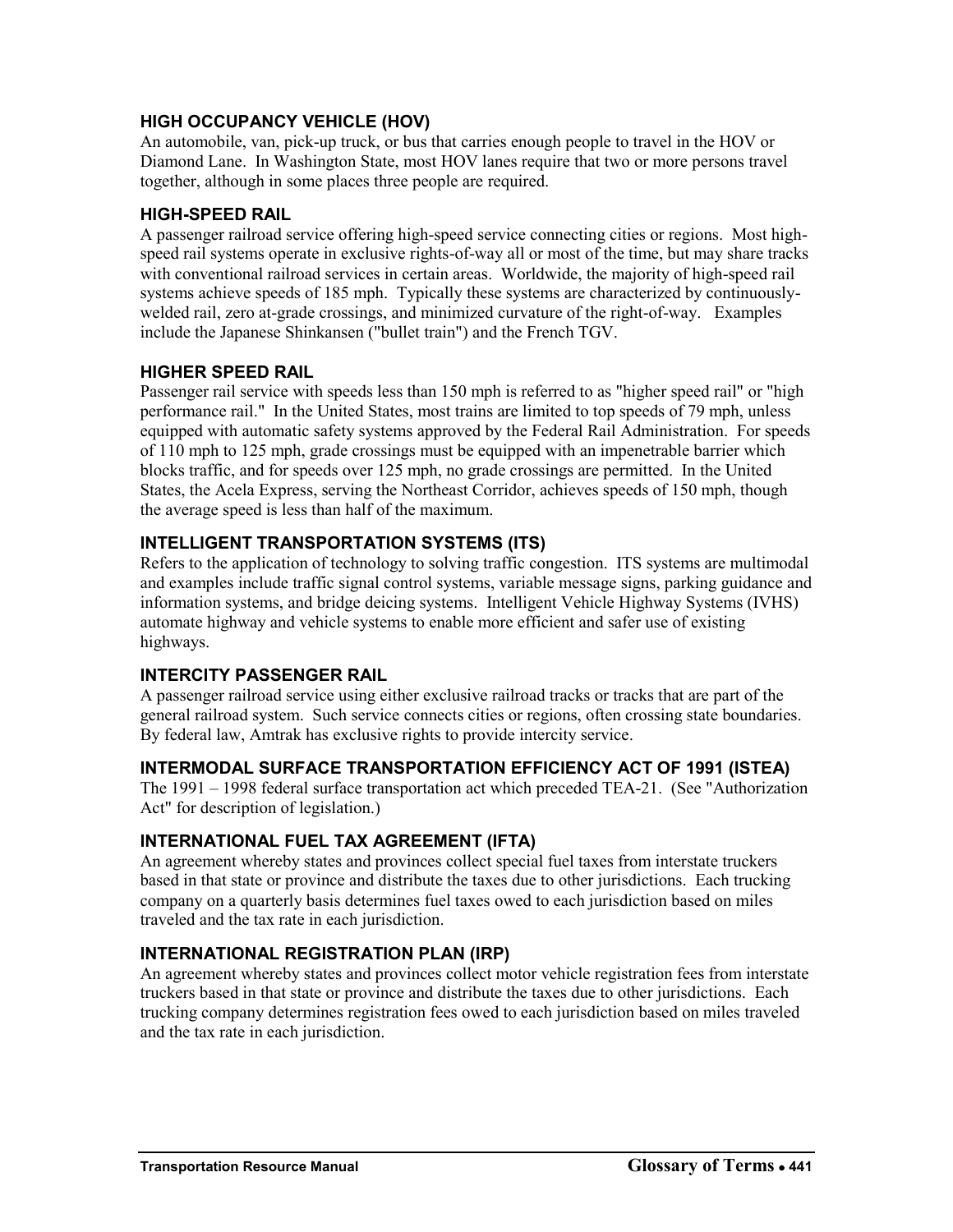# **JOINT TRANSPORTATION COMMITTEE (JTC)**

The Joint Transportation Committee (JTC) was created in 2005. The purpose of the committee is to review and research transportation programs and issues to better inform state and local government policymakers, including legislators. The JTC's executive committee consists of the chairs and ranking members of the House Transportation Committee and the Senate Transportation Committee. The chairs of the House and Senate Transportation Committees serve as co-chairs of the JTC. Other legislators who are not JTC members may serve on JTC working groups depending on the subject matter of the committee's oversight and research projects.

## **LANE MILES**

Lane miles are calculated by multiplying the centerline mileage of a road by the number of lanes it has. Lane mileage provides a total amount of mileage covered by lanes belonging to a specific road. This measurement is a useful gauge of maintenance and preservation workload.

## **LEVEL-OF-SERVICE (LOS)**

A qualitative measure describing operational conditions within a traffic stream. This term refers to a standard measurement which reflects the relative ease of traffic flow on a scale of A to F, with free-flow being rated LOS-A and congested conditions rated as LOS-F. The counties or cities must cooperatively develop level-of-service standards for public services and infrastructure as a part of the policies governing growth management.

## **LIGHT RAIL**

A range of electric-powered rail systems, from street cars operated as single units on streets with mixed traffic to trains of vehicles operating in exclusive, grade separated rights-of-way. The distinction between light rail transit and heavy rail is primarily based on carrying capacity; the latter carries more passengers.

# **LIMITATION ON OBLIGATIONS**

A limit on the amount of federal assistance that may be contractually obligated during a specified time period.

# **LONG-RANGE PLAN**

A 20-year forecast plan now required at both the metropolitan and state levels, that must consider a wide range of social, environmental, energy, and economic factors in determining overall regional goals and how transportation can best meet these goals.

#### **MAINTENANCE LEVEL**

In incremental budgeting, the maintenance level is the second step in building an ensuing biennial operating budget. It incorporates new costs associated with mandatory caseload, enrollment, inflation, and other legally unavoidable costs.

# **MEDIUM SPEED ELECTRIC VEHICLES**

Medium speed electric vehicles can only attain maximum speeds between 25-35 mph. Operation only allowed on roads with a speed limit not greater than 35 mph and requires a driver license.

# **METROPOLITAN PLANNING ORGANIZATION**

The agency designated by the Governor (or Governors in a multi-state area) to administer the federally required transportation planning process in a metropolitan area. An MPO must be in place in every urbanized area with a population over 50,000. The MPO is responsible for the 20 year long-range plan and the Transportation Improvement Program. The official name for an MPO may also be Council of Governments, Planning Association, Planning Authority, Regional or Area Planning Council, or Regional or Area Planning Commission.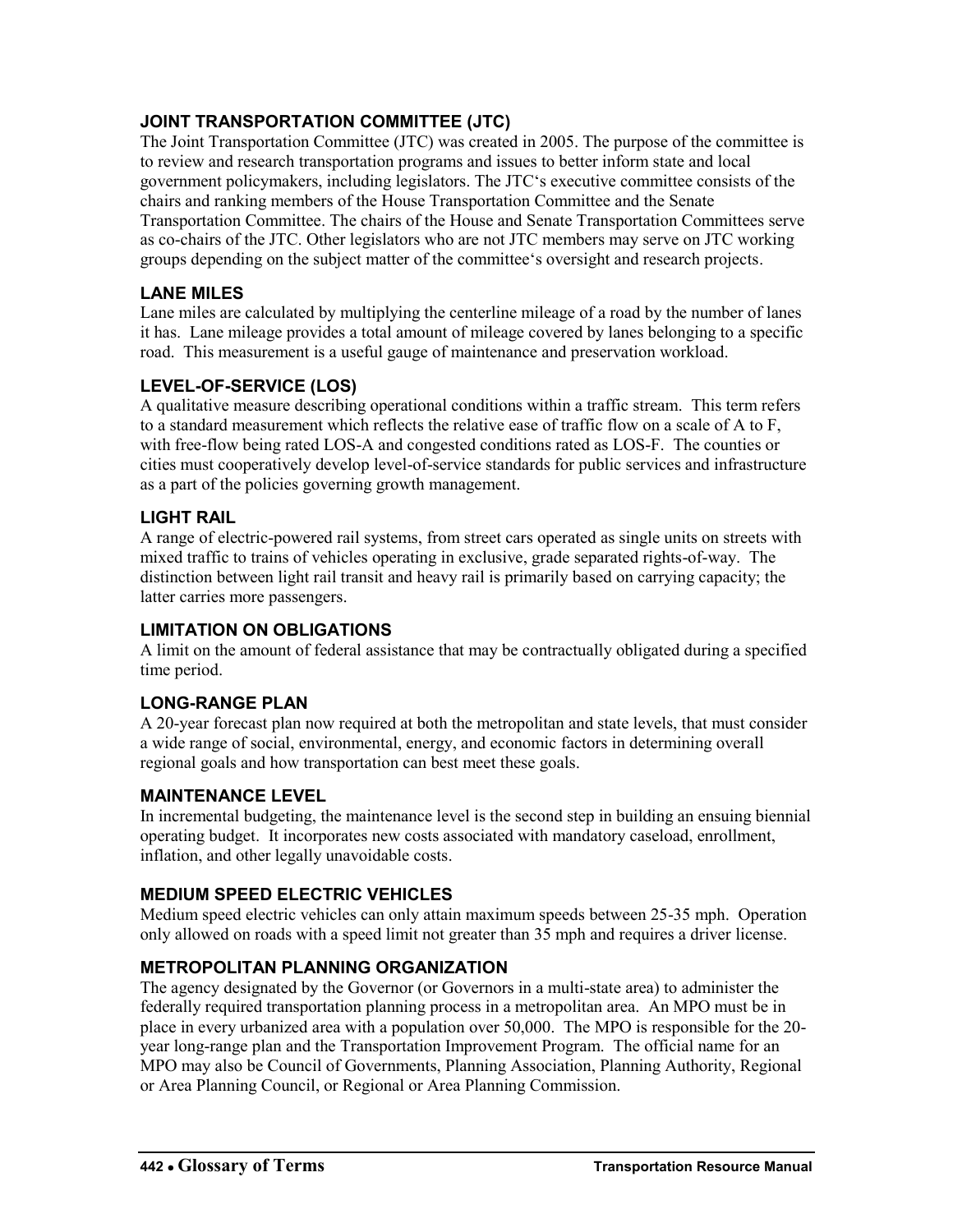## **MONORAIL**

A single track, elevated public transportation system. The term also refers to city transportation authorities established to perform a monorail function [\(Chapter 35.95A RCW\)](http://apps.leg.wa.gov/rcw/default.aspx?cite=35.95A).

#### **MOTOR VEHICLE ACCOUNT**

A state account which receives motor fuel taxes and state vehicle license fees; expenditures subject to the  $18<sup>th</sup>$  amendment to the state constitution.

## **MOTOR VEHICLE EXCISE TAX (MVET)**

Tax imposed on vehicle owners for the privilege of owning and operating motor vehicles in Washington. Prior to repeal in 2000, the state rate on most vehicles was 2.2 percent of vehicle value. Vehicle value was determined by statutory valuation schedules and the original manufacturer's suggested retail price (MSRP) for vehicle. The excise tax was also an option for local high capacity transit and HOV lane development in King, Pierce, and Snohomish counties. In 2002, Initiative 776 set the gross weight fee for small trucks at \$30 per year, repealed the authorization for MVET for high capacity transit, and repealed the \$15 local option vehicle fee.

## **MOTOR VEHICLE FUND**

Reference is often interchangeable with the Motor Vehicle Account. The Motor Vehicle Fund is referenced in the  $18<sup>th</sup>$  amendment to the state constitution as a special fund into which vehicle license fees and excise taxes on fuel are deposited. Expenditures are limited to highway purposes. Additionally, the fund is an administrative roll-up fund and a separate accounting entity for the preparation of the state's Comprehensive Annual Financial Report, or CAFR. Many other state accounts are "created in the Motor Vehicle Fund" thus subject to  $18<sup>th</sup>$  amendment restrictions.

## **MOVING AHEAD FOR PROGRESS IN THE 21ST CENTURY (MAP-21)**

The current federal surface transportation authorization act, MAP-21 is expected to provide over \$1.2 billion in apportionment to Washington State for FFYs 2015 and 2016.

# **MULTIMODAL TRANSPORTATION ACCOUNT**

Account where certain transportation monies which are not constitutionally restricted to highways are deposited.

#### **NATIONAL AMBIENT AIR QUALITY STANDARDS (NAAQS)**

Standards created by the Environmental Protection Agency (EPA) to help mitigate the health impacts of air pollution. The EPA established NAAQS measures for six pollutants: carbon monoxide, ozone, particulate matter, lead, sulfur dioxide, and nitrous oxide.

#### **NATIONAL ENVIRONMENTAL POLICY ACT (NEPA)**

A federal law designed to ensure that environmental factors are weighted equally when compared to other factors in a decision making process undertaken by federal agencies. Highway projects funded all or in part by federal funds are subject to the Act. The state corollary is the State Environmental Policy Act (SEPA). The NEPA process may involve the preparation of an Environmental Assessment (EA) or an Environmental Impact Statement (EIS). The governing federal agency prepares a Record of Decision (ROD) at the conclusion of the process describing the alternatives evaluated, identifying the preferred alternative, and describing efforts to avoid or minimize environmental impacts.

#### **NATIONAL HIGHWAY SYSTEM (NHS)**

Designated by Congress in 1995. The NHS contains all Interstate routes, a large percentage of urban and rural principal arterials, and strategic highways and connectors. MAP-21 expands the NHS to include an additional 60,000 miles of principle arterials.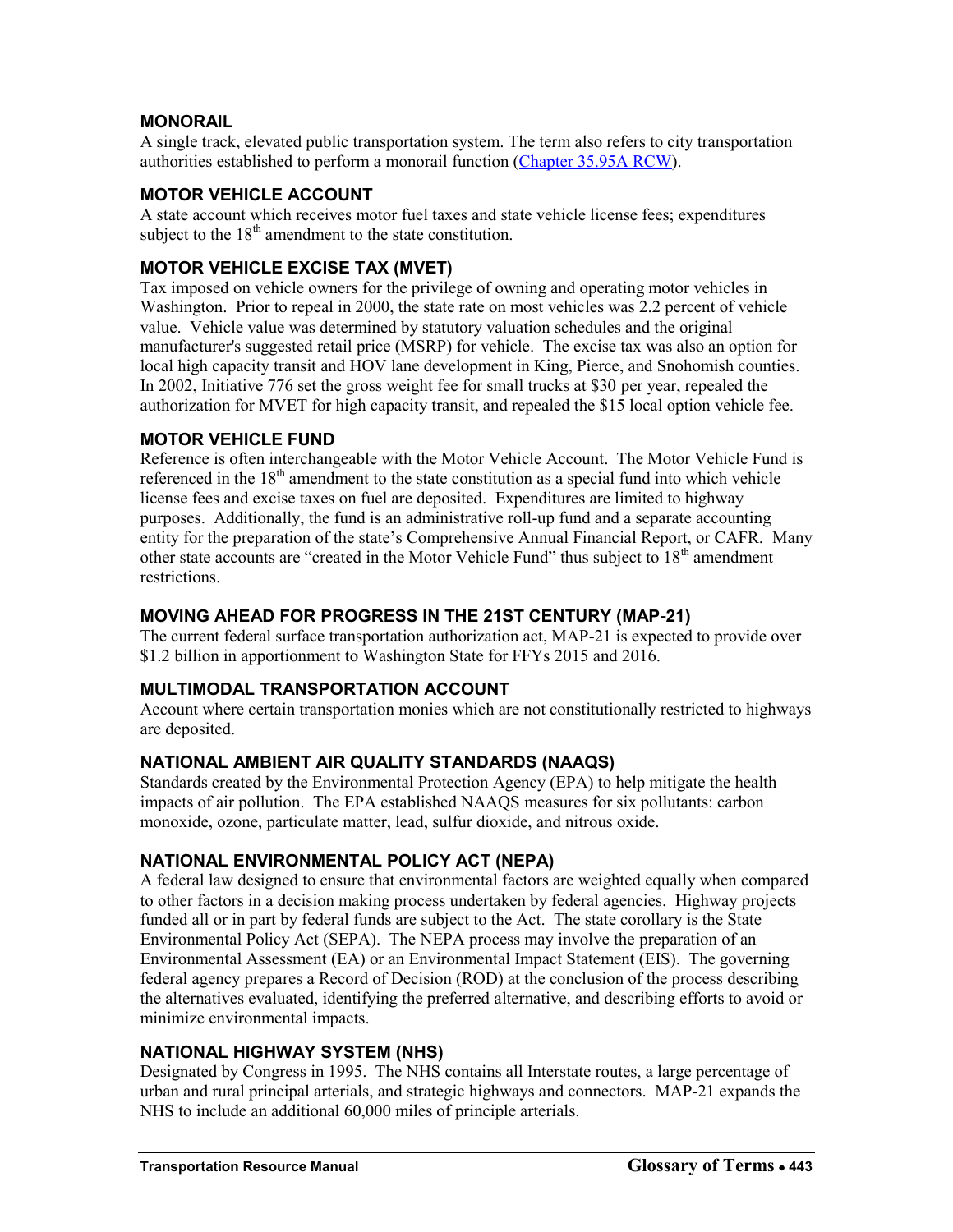# **NATIONAL POLLUTION DISCHARGE ELIMINATION SYSTEM (NPDES)**

The Clean Water Act requires point source dischargers of pollutants to obtain a permit, known as a NPDES or "stormwater" permit. The Department of Transportation is affected by this requirement because of highway runoff. The Department of Ecology administers the permitting process.

# **NEIGHBORHOOD ELECTRIC VEHICLES**

NEVs can achieve a maximum speed between 20-25 mph. Operation is only allowed on roads with speed limit of 25 mph or less and requires a driver license.

# **NET FOR DISTRIBUTION**

As applied to motor fuel taxes: gross collections less refunds for nonhighway use, transfers to nonhighway accounts in lieu of refunds, administrative expenses of the Department of Licensing.

## **NICKEL ACCOUNT**

Account enacted to finance a list of highway improvements identified in the 2003 transportation budget and revenue package. Primarily funded by a 5 cent tax increase and a 15 percent increase in truck weight fees. Funds placed into this account are subject to the  $18<sup>th</sup>$  Amendment of the Washington State Constitution and may only be used for highway purposes.

#### **NONATTAINMENT AREA**

A nonattainment area does not meet the National Ambient Air Quality Standards. In Washington, Seattle/Tacoma, Spokane, and Vancouver are nonattainment areas for ozone and/or carbon monoxide. There are other nonattainment areas for particulate matter.

#### **OBLIGATION**

Commitment made by federal agencies to pay out money as distinct from the actual payments, which are "outlays." Generally, obligations are incurred after the enactments of budget authority.

# **OBLIGATION AUTHORITY**

An annual determined limitation on the obligation of funds distributed through the federal budget. It controls the rate at which these funds may be used.

# **OFFICE OF FINANCIAL MANAGEMENT (OFM)**

The agency that, on behalf of the Governor, develops budget proposals, manages agency budgets, develops state policy, generates official state demographic statistics, oversees accounting for state government, and performs other related functions.

# **OPERATING BUDGET**

A plan of current expenditures for day-to-day operations and the proposed means of financing them. The operating budgets for transportation agencies are contained within the omnibus Transportation Budget. The term "Operating Budget" or "General Fund Budget" is sometimes used as a general term for Omnibus Appropriations Act that provides the operating budgets for state agencies other than the transportation agencies.

#### **PARATRANSIT**

A variety of smaller, often flexibly scheduled-and-routed transportation services using lowcapacity vehicles, such as vans. These services usually serve the needs of persons that standard mass-transit services would serve with difficulty, or not at all. Often, the patrons include the elderly and persons with disabilities. Often referred to as "Special Needs Transportation."

#### **PROVISO**

A clause in a legislative bill that sets out specific conditions or exceptions to the general law.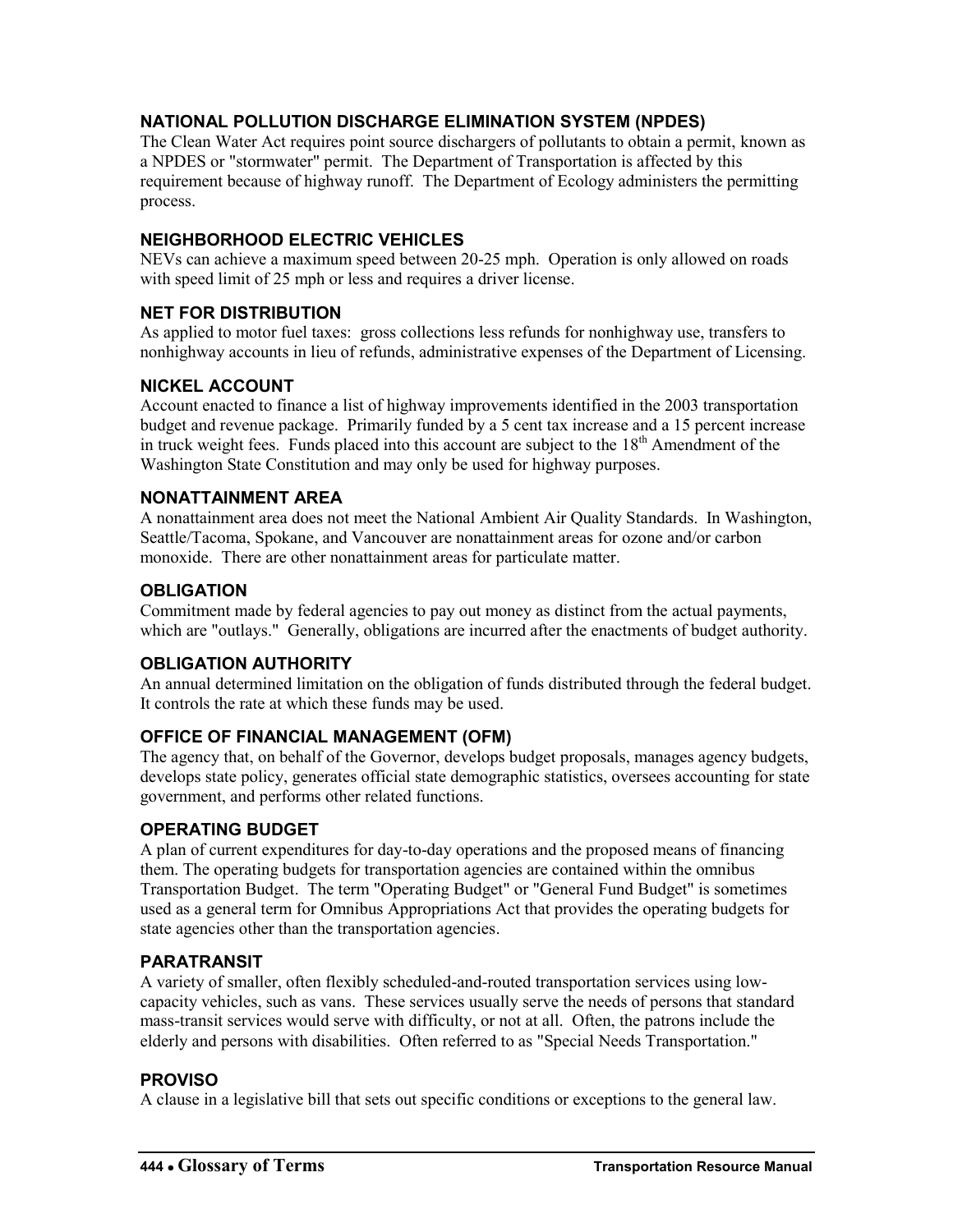# **PUBLIC-PRIVATE PARTNERSHIPS (PPP/PPI/P3)**

Public Private Partnerships allow varying levels of private sector participation in the financing and delivery of public projects. Risk is allocated between the private and public sectors rather than residing only with the public sector.

## **PUBLIC TRANSPORTATION BENEFIT AREA (PTBA)**

The transit agency governance model which predominates for local transit agencies in Washington State. PTBAs are controlled by a board of elected officials from jurisdictions within the PTBA. Also known as transit districts and are distinguished from city or county transit departments by being separate governmental entities.

# **REGIONAL TRANSIT AUTHORITY (RTA)**

An agency authorized by the state legislature to provide high capacity transportation. An RTA may be formed by a vote of county councils of two or more contiguous counties each having a population of 400,000 or more. King, Pierce and Snohomish counties approved the formation of an RTA in 1993. In 1997 the RTA board adopted the term "Sound Transit" as the popular name for the RTA.

## **REGIONAL TRANSPORTATION INVESTMENT DISTRICT (RTID)**

A regional transportation government that may be formed in the region comprised of King, Pierce and Snohomish Counties. A regional plan including project lists and financing mechanism must be approved by voters of the region. The RTID legislation was passed in the 2002 Legislative Session.

## **REGIONAL TRANSPORTATION PLAN**

A state-required plan of all Regional Transportation Planning Organizations (RTPOs) receiving funding for regional planning under the Regional Transportation Plan Program of the Growth Management Act.

# **REGIONAL TRANSPORTATION PLANNING ORGANIZATIONS**

Authorized by the Legislature in 1990 as part of the Growth Management Act. RTPOs are created by local governments to coordinate transportation planning among jurisdictions and to develop a regional transportation plan. Washington State provides funding and a formal mechanism that is available to all local governments (and not only those required to plan under GMA) and the state to coordinate transportation planning for regional transportation facilities. Currently, RTPOs are formed through voluntary associations of local governments within regions defined as at least one county with at least 100,000 population or at least three counties if the combined population is less than 100,000.

#### **RESCISSION**

Legislation enacted by Congress that cancels the availability of budget authority previously enacted before the authority would otherwise expire.

# **REVENUE ALIGNED BUDGET AUTHORITY (RABA)**

Authorized under TEA-21, RABA is the adjustment in federal funding made annually to the highway program, from FFY 2000 through FFY 2003 as a result of the adjustment in the firewall level for highways. The firewall level is adjusted to reflect revised receipt estimates (anticipated to be increases) for the Highway Account of the Highway Trust Fund. Then, adjustments equal to the firewall adjustment are made to federal-aid highway authorizations and obligation limitation for the fiscal year. Due to declining receipts the formula would have required adjusting federal transportation funding downward in 2002 and 2003; however, Congress authorized additional funding to make up the difference. The provision was not reauthorized when TEA-21 was temporarily extended.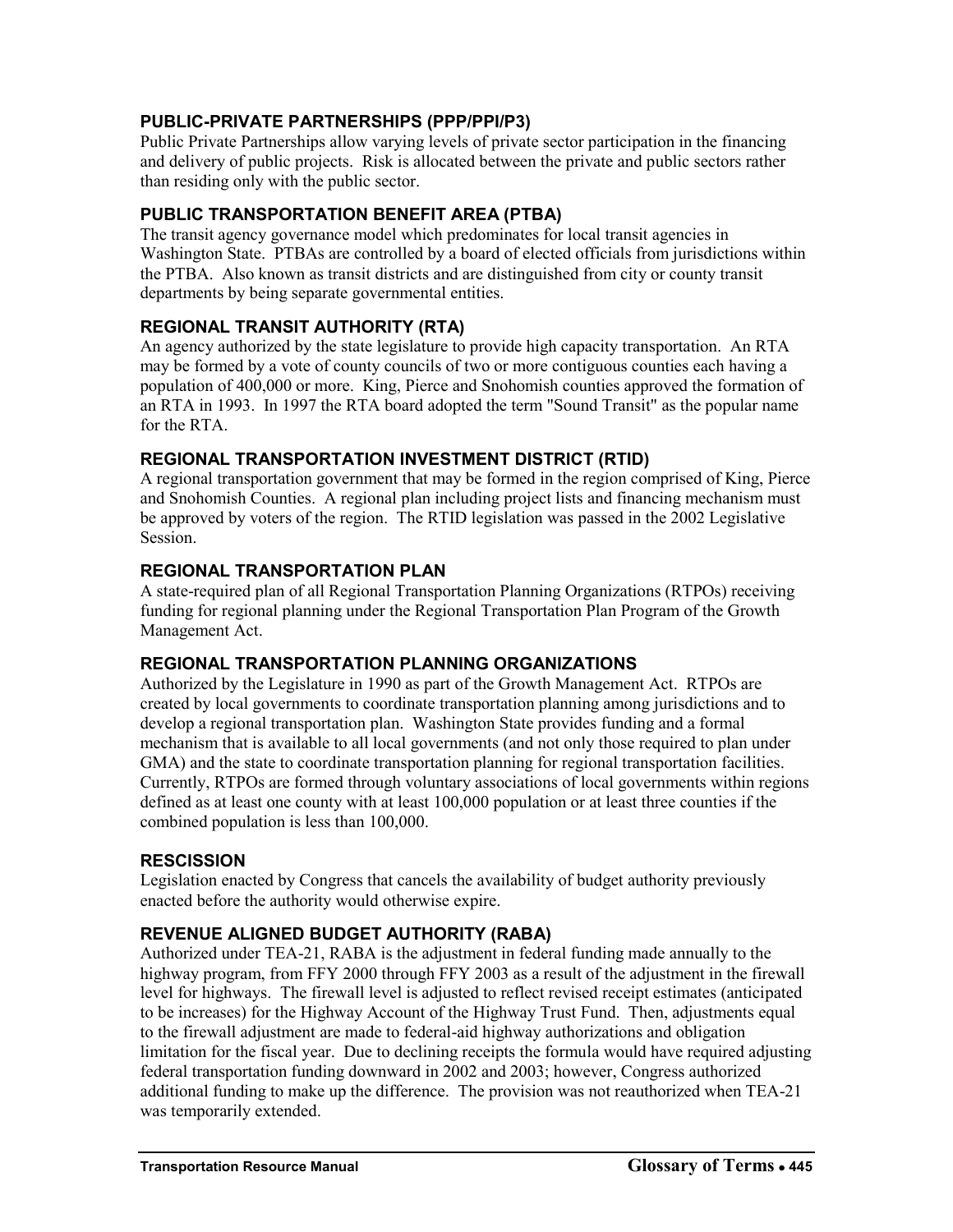## **REVENUE VEHICLE HOUR**

The measurement in hours that a public transportation system operates each vehicle in fixed route services (not including time to or from the assigned route), or makes demand response service available for public use.

## **REVENUE VEHICLE MILE**

The measurement in miles that a public transportation system operates each vehicle (not including the distance to or from the assigned route).

## **REVOLVING FUND**

A fund which has a source of repayment. The amounts expended from the fund are restored with earnings from operations, transfers from other funds, or repayments of loans. Expenditures from revolving funds may or may not require appropriation authority. Internal Service Funds are revolving funds used by state agencies to account for activities that provide goods and services to other state departments on a cost-reimbursement basis. Loan funds, such as the Public Works Assistance Account, are also revolving funds which are replenished as loan recipients pay off obligations.

## **SAFETEA-LU**

Federal surface transportation legislation that succeeded TEA-21. Congress passed this legislation in 2005.

#### **SPECIAL NEEDS TRANSIT**

See Paratransit.

#### **STATE ENVIRONMENTAL POLICY ACT (SEPA)**

Requires the evaluation of environmental impacts associated with a project or agency action prior to approval. Its purposes are to make decision-makers aware of the environmental consequences of their actions and to involve the public and other interested parties in the analysis. The state corollary to the National Environmental Policy Act (NEPA).

# **STATE INFRASTRUCTURE BANK**

A state or multi-state revolving fund that provides loans, credit enhancement, and other forms of financial assistance to surface transportation projects. The state Transportation Infrastructure Account was created in 1996 to function in this capacity.

# **STATE TRANSPORTATION IMPROVEMENT PROGRAM (STIP)**

The STIP is a four-year, prioritized program of federally funded state transportation projects as well as regionally significant state and local transportation projects. Federally funded projects must be included in the STIP before FHWA or FTA will authorize the funding. Projects included in the STIP must be consistent with the long-term transportation plan, must conform to regional air quality implementation plans, and must be financially constrained (achievable within existing or reasonably anticipated funding sources).

# **SURFACE TRANSPORTATION PROGRAM (STP)**

The Surface Transportation Program was originally established in the Intermodal Surface Transportation Efficiency Act of 1991 (ISTEA) and is the most flexible of all the federal-aid programs, allowing for funding of the widest array of transportation projects.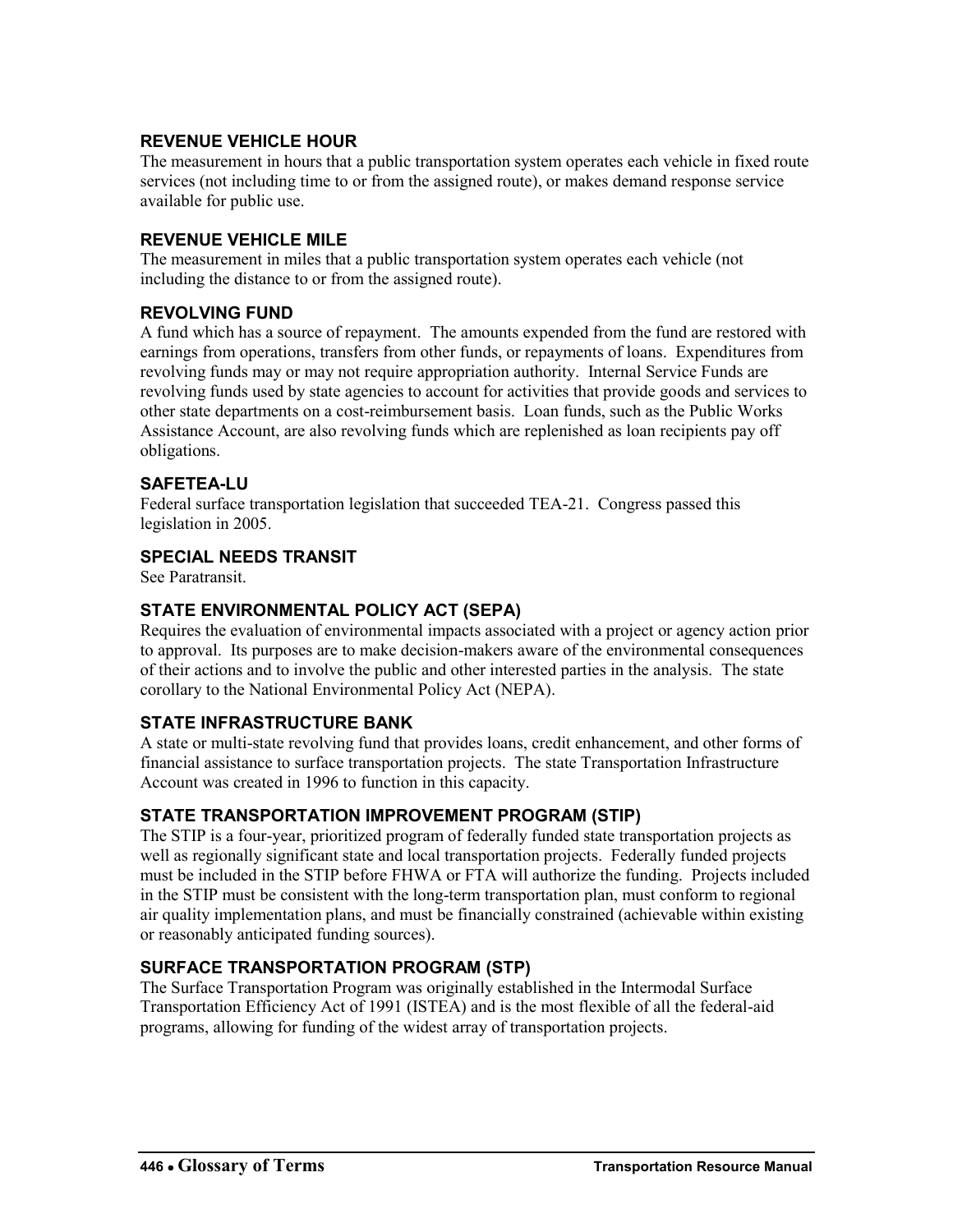# **TRANSIT ORIENTED DEVELOPMENT**

A private or public/private real estate development project that creates, expands, maintains or preserves a mixed-use community or neighborhood within walking distance of a transit center. Transit-oriented development policies are largely a function of local comprehensive planning policies and rules.

## **TRANSPORTATION BENEFIT DISTRICT**

Special taxing district which may be created by cities or counties to fund improvements to and operation of the transportation system.

#### **TRANSPORTATION BUDGET**

One of three state budget bills. Contains appropriations used to support state transportation operating and capital programs. Most appropriated revenue is from transportation user taxes and fees.

## **TRANSPORTATION CONTROL MEASURES**

Implemented to enable nonattainment areas to meet their emissions goals. They can include TDM measures, parking policies and pricing, or other system improvements that reduce congestion.

## **TRANSPORTATION DEMAND MANAGEMENT (TDM)**

Transportation demand management strategies are ways of addressing transportation system congestion and efficiency from the demand side. An effort to reduce the number of people traveling by single-occupant vehicles (SOV), especially during peak demand. Strategies include carpools, vanpools, transit, as well as time-of-day pricing and real-time traveler information.

# **TRANSPORTATION EQUITY ACT FOR THE 21ST CENTURY (TEA-21)**

The federal surface transportation highway funding authorization act for federal fiscal years 1998-2003 (October 1, 1997 - September 30, 2003). Retained and built on most programs established under the previous legislation (see Intermodal Surface Transportation Efficiency Act of 1991 - ISTEA). New elements included guaranteed and protected spending levels (see Firewall and Revenue Aligned Budget Authority), increased spending, and a new way of addressing funding equity between states.

# **TRANSPORTATION FUND**

An administrative roll-up fund and separate accounting entity for the preparation of the state's Comprehensive Annual Financial Report, or CAFR. This roll-up fund includes transportation accounts not restricted by the 18th Amendment to the State Constitution.

# **TRANSPORTATION IMPROVEMENT PROGRAM (TIP)**

Metropolitan Planning Organizations are required by federal law to develop a four-year TIP, which includes a prioritized list of projects and demonstration of financial constraint for the program. The TIP must be updated at least every four years, but MPOs in Washington update their TIPs every one or two years to remain consistent with the update of the Statewide Transportation Improvement Program (STIP). TIPs from all regions of the state are compiled to produce the STIP.

# **TRANSPORTATION INFRASTRUCTURE FINANCE INNOVATION ACT (TIFIA)**

A federal credit program for projects of national significance that includes secured loans, loan guarantees, and lines of credit.